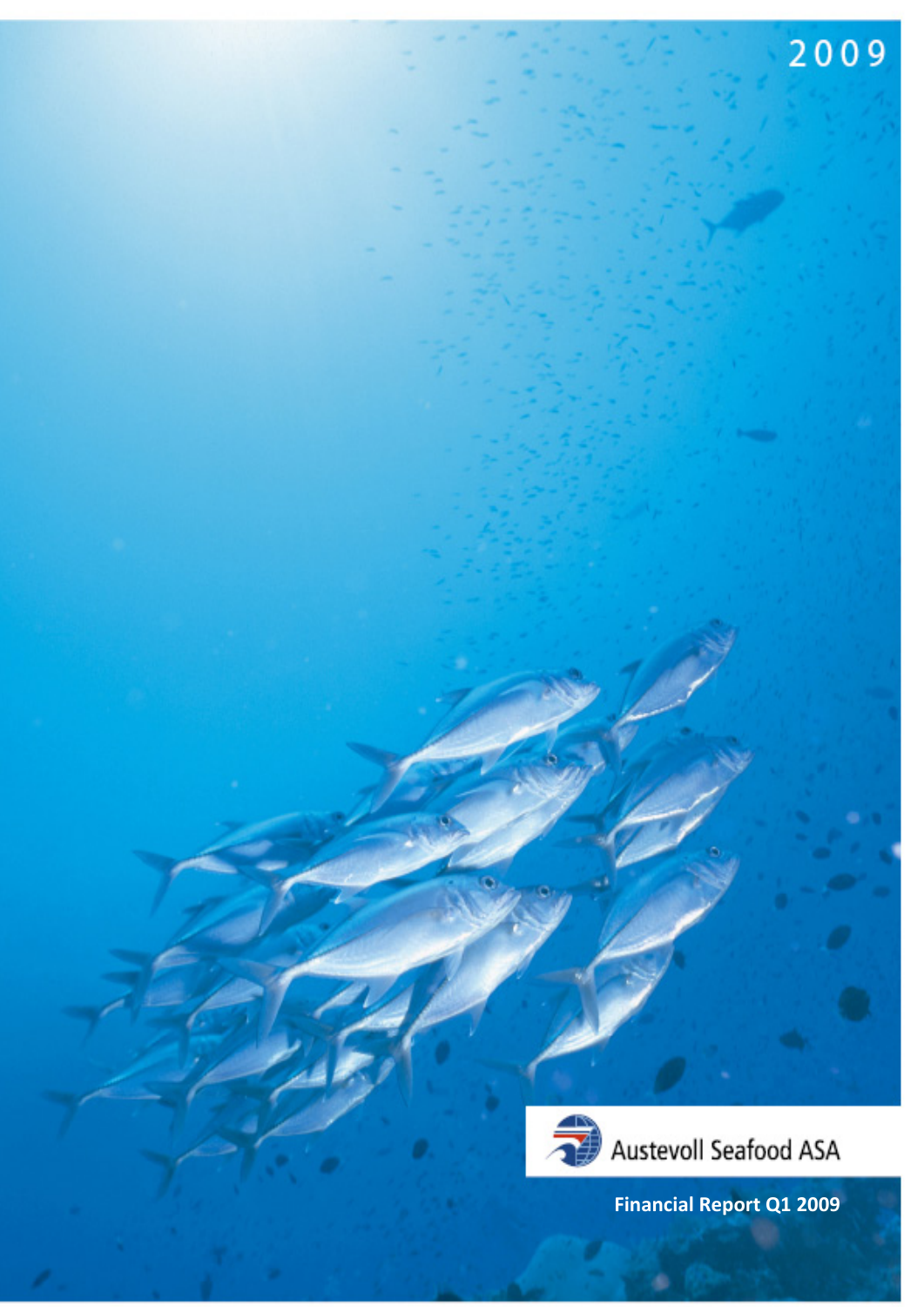

# **The consolidated operating result for Q1 2009 indicates a considerable development in comparison with Q1 2008.**

### **Q1 2009**

- \* Group income in Q1 2009 totalled NOK 2,483.1 million, an increase from NOK 742.0 million for the same period in 2008.
- The Group operating result before depreciation and value adjustment of biomass (EBITDA) for Q1 2009 was NOK 337.3 million compared with NOK 69.8 million in Q1 2008.
- \* Prices for canned products, frozen products and fishmeal have remained at a stable high for the quarter, in addition to good prices for Atlantic salmon and trout. Prices for fish oils saw a reduction in comparison with the last quarter and the last year as a whole.
- Austevoll Seafood ASA and Origin Enterprises merged their respective activities related to fishmeal and fish oil in Norway, Ireland and Great Britain during the first quarter 2009. AUSS's wholly-owned Norwegian subsidiary, Welcon Invest AS ('Welcon') is Europe's leading manufacturer of fishmeal and fish oil, and has operations in Norway. With its activities related to marine protein ('UFI Group'), Origin is a leading manufacturer of fishmeal and fish oil in Ireland and Great Britain.

Origin has transferred its holding in UFI Group to Welcon along with a cash contribution of EUR 16 million in return for a shareholding of 50% in the merged business. This merger will strengthen the Group's position in the global sector for marine proteins and oils.

\* Austevoll Seafood ASA has increased its shareholding in North Capelin Honningsvåg from 40% to 50%. The transaction was executed via its subsidiary Austevoll Fisk AS. North Capelin Honningsvåg AS is a pelagic plant located in Honningsvåg with a strategic location in relation to catch areas for capelin and NVG herring.

| All figures in NOK 1.000         | Q1 09        | Q1 08        | 31.12.2008   |
|----------------------------------|--------------|--------------|--------------|
|                                  |              |              |              |
| Operating income                 | 2.483.083    | 741.976      | 4.088.394    |
| <b>EBITDA</b>                    | 337.292      | 69.762       | 788.617      |
| EBITDA %                         | 14%          | 9%           | 19%          |
|                                  |              |              |              |
| Earnings per share               | 0,46         | $-0.07$      | 0,66         |
|                                  |              |              |              |
| Total assets                     | 15.546.478   | 8.905.857    | 15.984.653   |
| Equity                           | 5.558.128    | 4.191.318    | 5.619.768    |
| Equity ratio                     | 36 %         | 47 %         | 35%          |
| Net interest bearing debt (NIBD) | $-6.212.190$ | $-2.714.061$ | $-6.554.294$ |

Key figures for the Group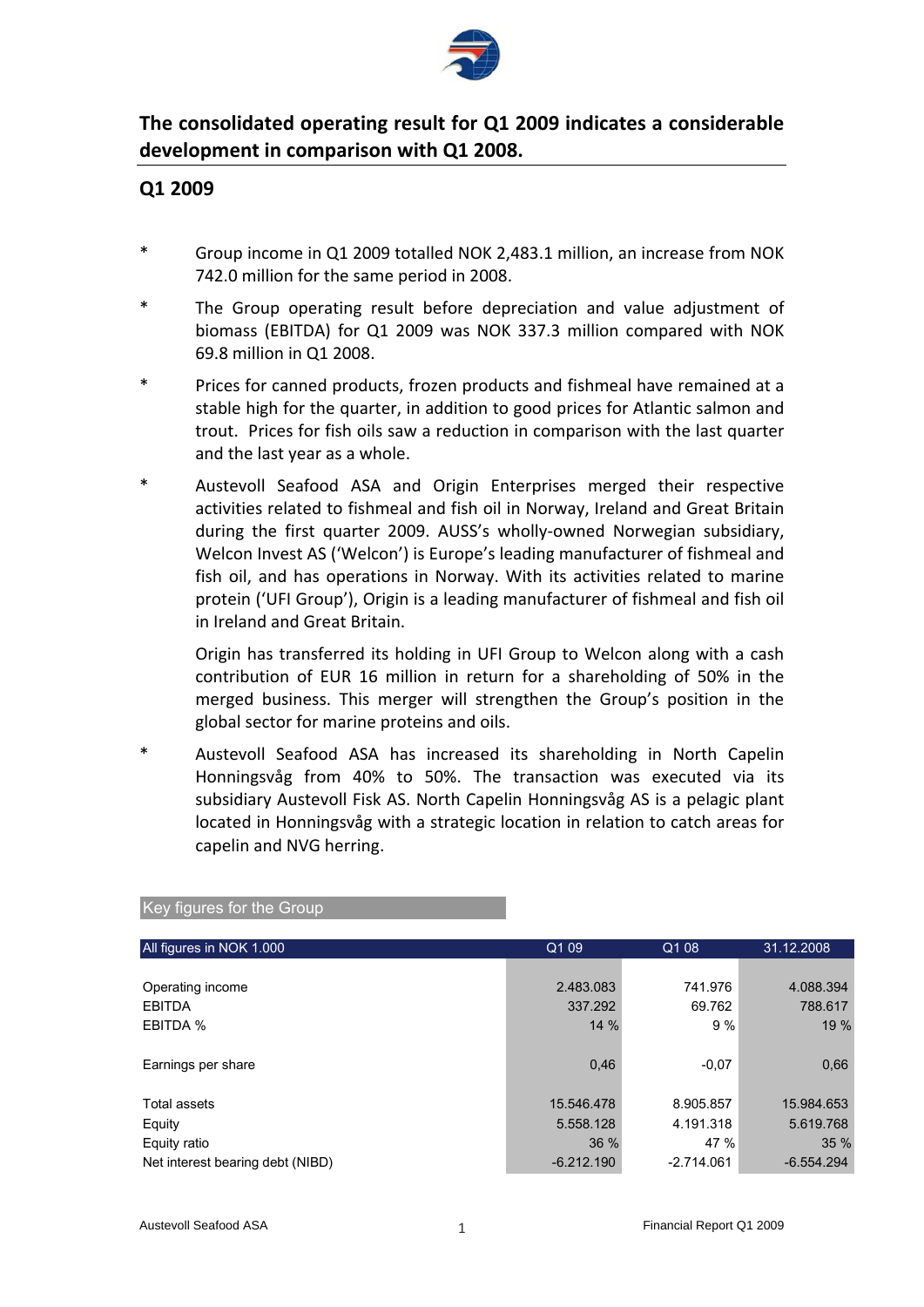

### **Financial information Q1 2009**

Austevoll Seafood ASA reported operating income of NOK 2,483.1 million for the quarter (Q1 2008 NOK 742.0 million). EBITDA before value adjustment for biomass in Q1 was NOK 337.3 million (Q1 2008 NOK 69.8 million). Prices for canned products, frozen products and fishmeal have remained at a stable high for the quarter, in addition to good prices for Atlantic salmon and trout. Sales prices achieved for the above‐mentioned products have also been higher than prices in the same quarter 2008. The sales price for fish oil in Q1 2009 was lower in than Q1 2008.

EBIT before value adjustment for biomass in Q1 2009 was NOK 219.9 million (Q1 2008 NOK 15.8 million). EBIT after value adjustment for biomass in Q1 2009 was NOK 194.3 million (Q1 2008 NOK 15.8 million).

Lerøy Seafood Group ASA, formerly an associated company, became a subsidiary from December 2008 and is consequently wholly consolidated in the first quarter 2009.

Income from associated companies for Q1 totalled NOK 33.8 million (Q1 2008 NOK ‐ 27.0 million). The largest associated companies are Br. Birkeland AS, Norskott Havbruk (Scottish based Scottish Sea Farms Ltd.), Bodø Sildoljefabrikk AS and Shetland Catch Ltd.

The Group's net interest costs in Q1 2009 totalled NOK 94.0 million (Q1 2008 NOK 48.1 million). The Group's net other financial costs in Q1 2009 totalled NOK 3.7 million (Q1 2008 NOK 53.8 million).

The result after tax for the quarter totalled NOK 107.9 million (Q1 2008 NOK ‐12.0 million).

### **Balance sheet as of 31.03.09**

At the end of March 2009, the Group had a total balance sheet of NOK 15,546 million compared with NOK 15,985 million at the end of 2008. The group equity at the end of March was NOK 5,558.1 million compared with NOK 5,620 million at the end of 2008. The equity ratio was 36% as of 31 March 2009 compared with 35% as of 31 December 2008.

Net interest-bearing liabilities were NOK 6,212.2 million as of 31 March 2009 compared with NOK 6,554.3 million as of year‐end 2008. The group's cash reserves as of 31 March 2009 totalled NOK 669.1 million compared with NOK 643.5 million as of year end 2008. The group's cash reserves do not include unutilised withdrawal rights.

### **Cash flow**

Cash flow from operating activities for Q1 2009 was NOK 397.3 million (NOK ‐62.7 million in Q1 2008). Cash flow from investment activities for Q1 2009 was NOK ‐46.0 million (NOK ‐128.8 million in Q1 2008). Cash flow from financing activities for Q1 2009 was NOK ‐325.8 million (NOK 15.4 million in Q1 2008). Austevoll Seafood ASA has a bond loan originally totalling NOK 1,000.0 million which has been refinanced in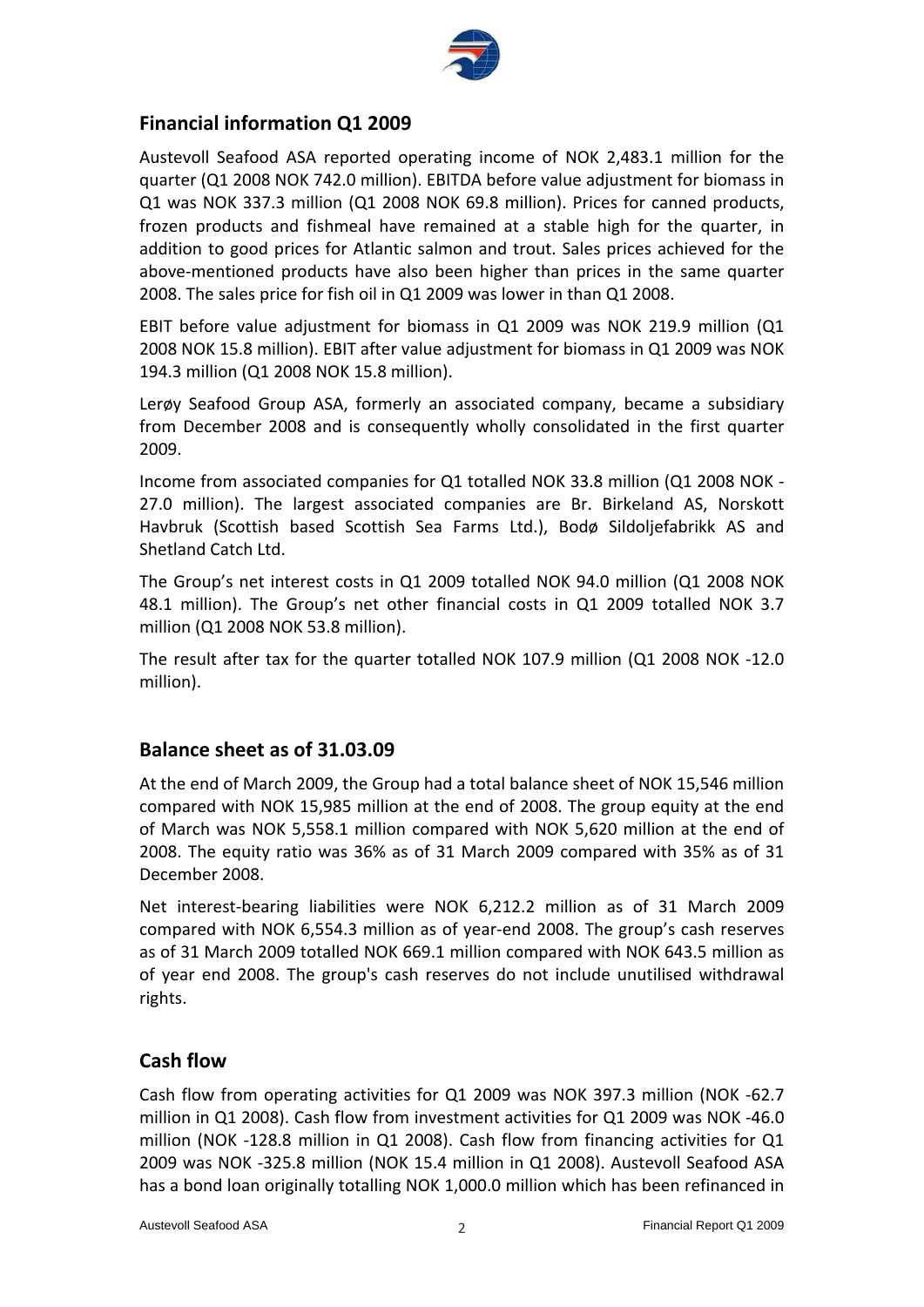

Q1 2009. Downpayment of NOK 300 million had been made by the end of March 2009 and the remaining NOK 700 million has been divided into three new loans, of which NOK 100 million matures in March 2010, NOK 300 million matures in June 2011 and the remaining NOK 300 million matures in March 2012. Net change in cash for Q1 2009 is NOK 25.5 million (Q1 2008 NOK ‐176.1 million).

#### **Business segments**

#### **Fishmeal and fish oil**

Operating income in Q1 2009 totalled NOK 425.7 million (NOK 448.8 million in Q1 2008) and EBITDA amounted to NOK 55.3 million (NOK 62.2 million in Q1 2008).

The merger of AUSS's and Origin's respective fishmeal and oil activities resulted in the disposal of Welcon as a subsidiary, and the merged business is now classified as a jointly controlled venture with appropriate ratio of consolidation in accordance with shareholding which is 50% (proportionate consolidation).

Sales of fishmeal and oil for the quarter totalled approx. 63,000 tons compared with approx. 78,000 tons in the same quarter 2008. The prices for fishmeal have been stable to increasing for the first quarter and approximately the same as the first quarter 2008. The prices for fish oil were considerably lower in the first quarter compared with the same quarter 2008.

In Europe, cuttings from production for consumers, blue whiting and capelin were the most important input factors for the production of fishmeal and oil. In Chile and Peru, cuttings from own production for consumers and the purchase of raw materials from third parties have been the input factors for production of fishmeal and fish oil in the first quarter.

The new quota system which has introduced individual quotas for anchoveta fishing came into effect in Peru in 2009. The new anchoveta season this year opened on 20 April.

#### **Consumer products**

Operating income in Q1 2009 totalled NOK 281.4 million (NOK 170.0 million in Q1 2008) and EBITDA amounted to NOK 61.0 million (NOK 10.9 million in Q1 2008).

The total volume sold for consumption is distributed as follows; approx. 7,500 tons frozen products (Chile and Peru), an increase of approx. 6,700 tons compared with the same period in 2008, when sales were approx. 800 tons. Approx. 622,000 boxes of canned products were sold, compared with approx. 639,000 boxes for the same period in 2008 (Chile and Peru). For high and low concentrate Omega 3 oils, Q1 sales were approx. 567 tons compared with approx. 391 tons for the same period in 2008. Annual production capacity for high‐concentrate Omega 3 oils at year‐end was increased to 2,000 tons.

Realised prices for canned and frozen products have remained at a stable high for the first quarter and are considerably higher compared with the same quarter last year. The fishing season in Chile started as normal in 2009 in relation to the same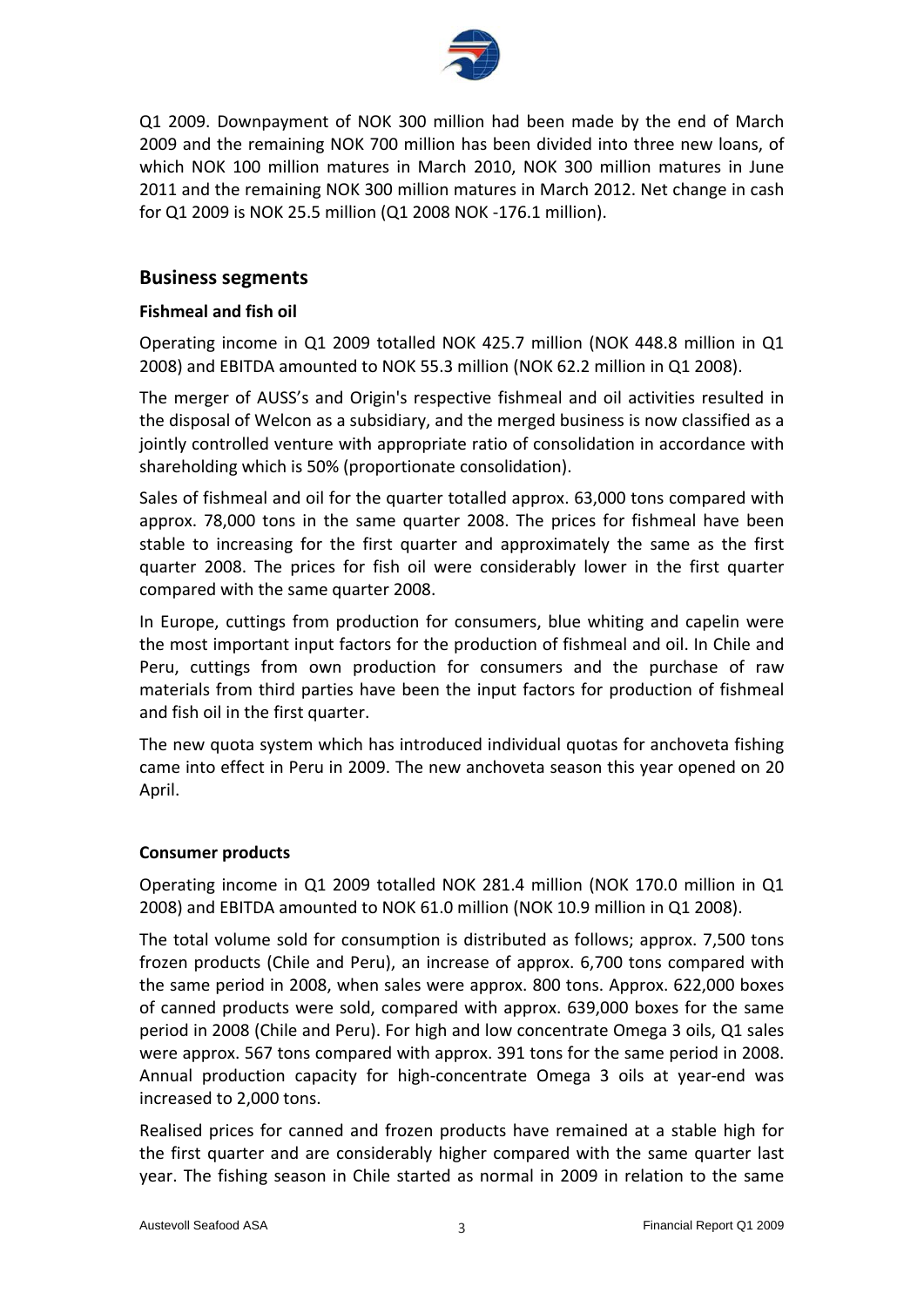

period in 2008, when availability was low and the fishing vessels had a long sailing to and from the fishing banks. Once again, this year the fishing fleet has longer distances to travel from our production plants to and from the fishing banks. In Peru, the volume of fish for consumption has been lower than in the same quarter 2008.

#### **Production (Atlantic salmon and trout)**

This business area comprises Lerøy Seafood Group ASA's production segment for Atlantic salmon and trout.

In Q1 2009, the business area reported operating income of NOK 719.5 million and an EBITDA before value adjustment for biomass of NOK 166.3 million. The business area reported 22,200 tons gutted weight of salmon and trout in the autumn of 2008. Operations were good in the first quarter and the business area achieved good prices for its products. However, the result reported is somewhat lower than expected as the salmon caught required high production costs due to biological problems in parts of the company during the first half of 2008. Underlying production during Q1 2009 was good, as for the second half of 2008. With a current good underlying production, including fish health, and a fall in feed prices, the company is budgeting for a decline in production costs in the near future.

#### **Sales and distribution (LSG)**

This business area comprises Lerøy Seafood Group ASA's sales and distribution segment which covers the following companies: Hallvard Lerøy AS, Lerøy Sverige AS, Nordvik AS, Portnor Lda and Lerøy Sjømatgruppen.

The business area returned operating income of NOK 1,466.8 million in the first quarter and an EBITDA of NOK 32.8 million. The market in Q1 for the business area's main products ‐ Atlantic salmon and trout ‐ has been good and the business area has a strong position on the major global fish markets.

#### **Pelagic Northern Atlantic (ex. Trading)**

Operating income in Q1 2009 totalled NOK 307.7 million (NOK 155.0 million in Q1 2008) and EBITDA amounted to NOK 32.5 million (NOK 0.3 million in Q1 2008).

Pelagic Northern Atlantic comprises the sales company Atlantic Pelagic AS, which carries out all sales activities for the production companies Austevoll Fiskeindustri AS, Sir Fish AS, Modolv Sjøset AS and North Capelin Honningsvåg AS. This also comprises the results of the production companies Austevoll Fiskeindustri AS, Sir Fish AS, Modolv Sjøset AS and North Capelin Honningsvåg AS.

AUSS has increased its shareholding in North Capelin Honningsvåg AS to 50%, and the company is now classified as a jointly controlled venture with appropriate ratio of consolidation in accordance with shareholding (proportionate consolidation). This transaction was carried out via the company's subsidiary, Austevoll Fisk AS.

The first quarter is normally a good quarter for Norwegian pelagic fishing due to the season for NVG herring. This year, the capelin fishing season opened once more in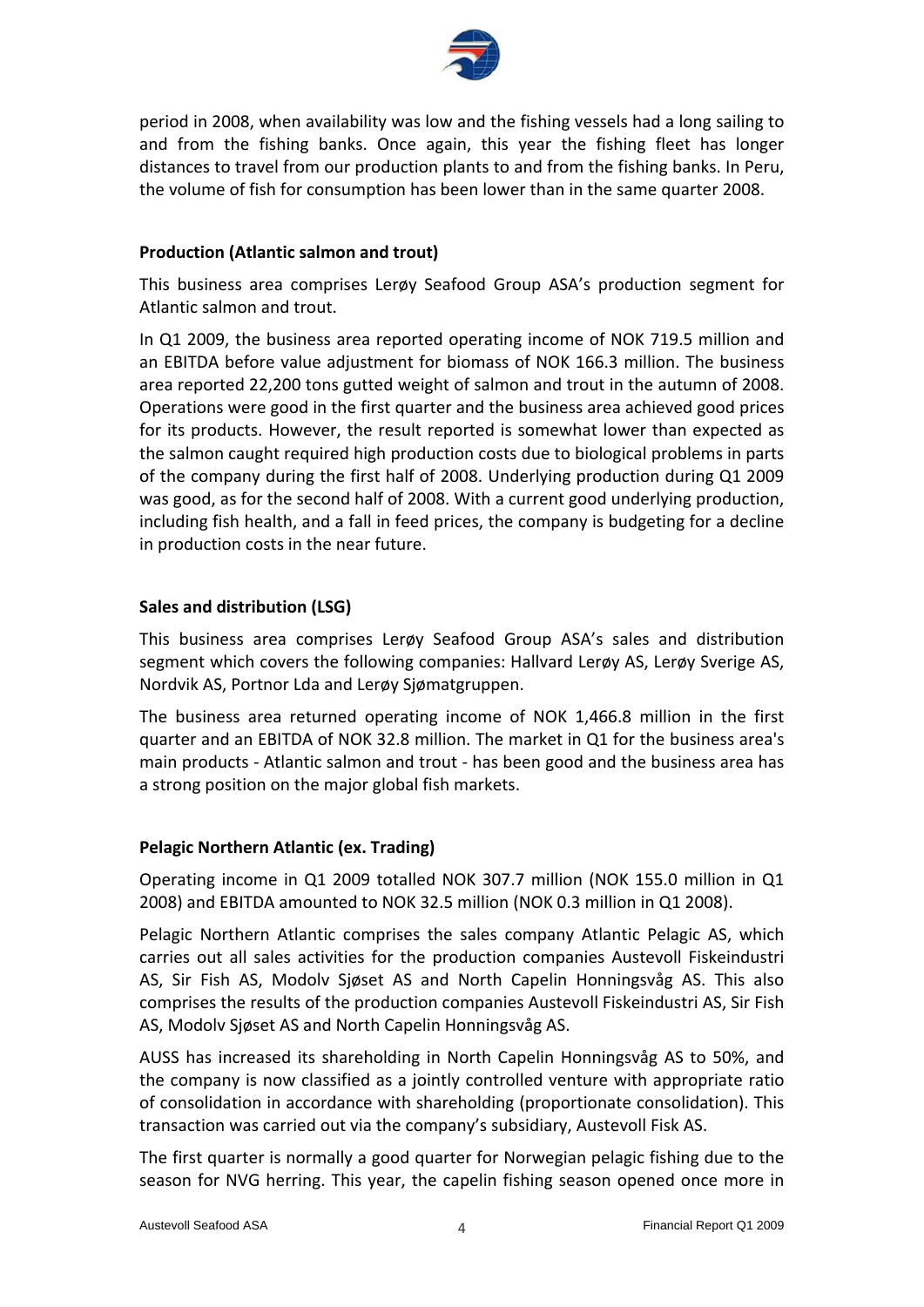

the Barents Sea. Our plants in the north have favourable locations for this fishing area. There was a high level of activity in the plants in the quarter, reflected by the good result for the business area as a whole.

#### **Risk factors and uncertainty factors**

The group's risk exposure is described in the consolidated annual report for 2008. Operating conditions within the group have seen no significant change throughout the year. Group activities are mainly global and will always be more or less impacted by developments in world economy. Although the recent turbulence in the financial markets will, in time, have an impact on market economies worldwide, AUSS believes that its core activities are founded on long-term sustainable values within an interesting seafood industry.

The group is exposed to risk related to the value of investments in subsidiaries in the event of price changes in the raw materials and finished goods markets, to the extent that these changes impact on the company's competitive edge and earnings potential over time. Operating conditions and price developments for the group's input factors are also central parameters.

Changes in fishing patterns and quota regulations result in fluctuating catch volumes from quarter to quarter, and subsequently in the utilisation of the company's production facilities. The seasonal fluctuations in catch volumes create similar fluctuations in the quarterly key figures

The majority share of the Group's liabilities has a floating interest rate, and the Group identifies and continuously evaluates risk exposure related to changes in interest rates.

The Group is exposed to fluctuations in exchange rates, particularly for the EURO, USD Chilean Peso and Peruvian Soles. Measures to reduce this risk include forward contracts and multi‐currency overdraft facilities. Furthermore, parts of the long‐term liabilities are adapted in relation to earnings in the same currency.

#### **Company shareholders**

As of 31 March 2009, the company had 3,178 shareholders. The share price was NOK 13.00 at the end of March 2009.

#### **Market and outlook**

The Board of Directors is satisfied with the good operating result reported by the group for its business areas in Q1 2009.

#### **Fishmeal and fish oil**

Fishmeal prices have displayed an upwards trend recently. The company has recorded a regular demand for fishmeal from the most important markets for the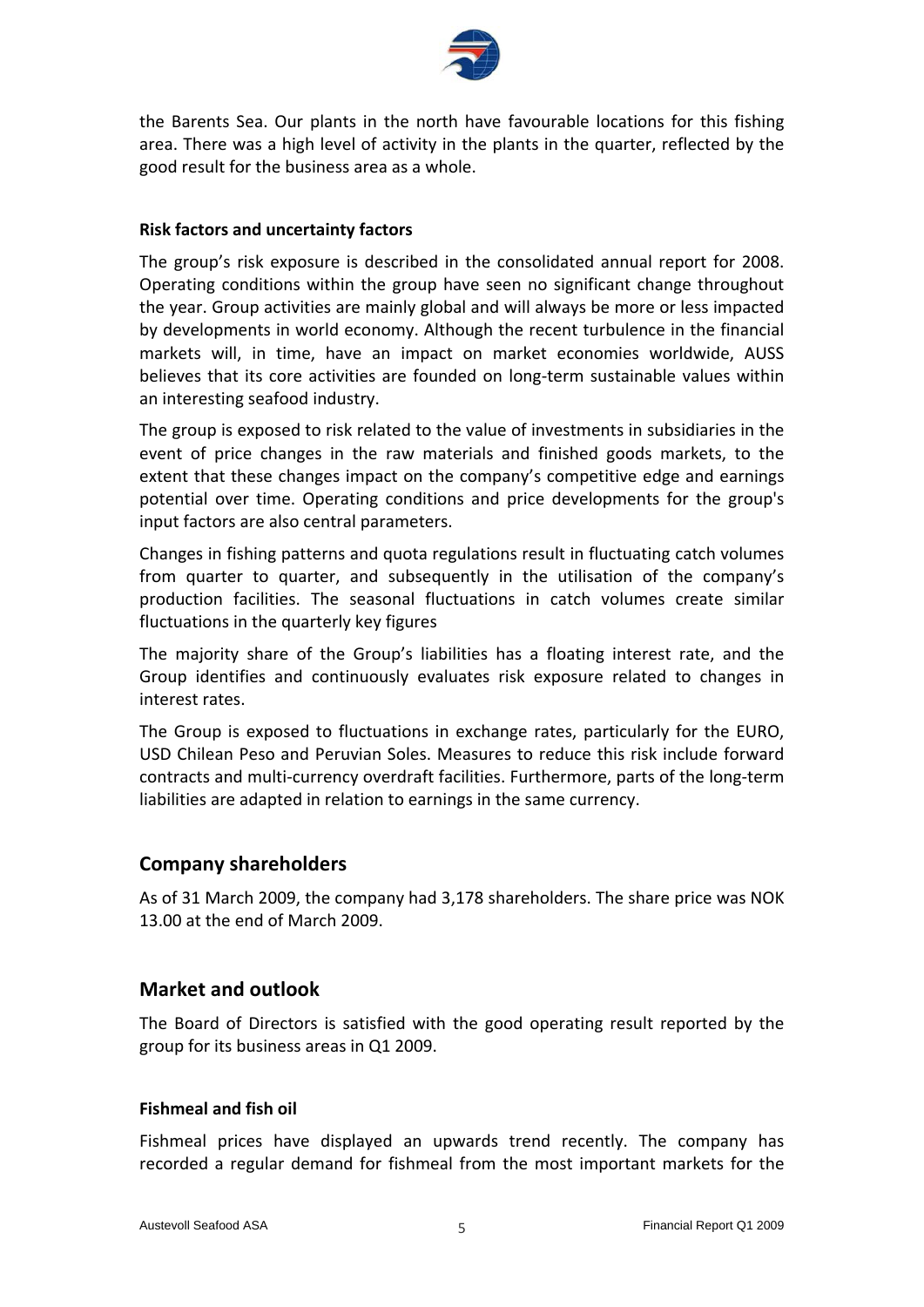

product, and expects to see demand remain stable in the future. The price trend for fish oil has been on the decline to date in 2009, and the market for this product has been difficult so far this year.

#### **Consumption**

The prices for all canned and frozen fish products have remained high in the first quarter, and the Board of Directors expects to see a continued high demand and stable price level in the future. With an increased consumer focus on health, the market for the group's high‐concentrate Omega ‐3 products is expected to continue on a positive trend.

#### **Fish farming**

The development in demand for salmon and an expected reduction in the global supply of Atlantic salmon in the near future provide grounds for a sustained positive development in result. The above‐mentioned factors, combined with expectations for improved productivity for the Group, including organic growth, gives grounds for a positive attitude toward development for this segment.

The Board of Directors is of the opinion that the recent investments in fishing and production rights, the fleet and industrial sector, will ensure the Group a solid platform for future earnings.

> Storebø, 14 May 2009 The Board of Directors in Austevoll Seafood ASA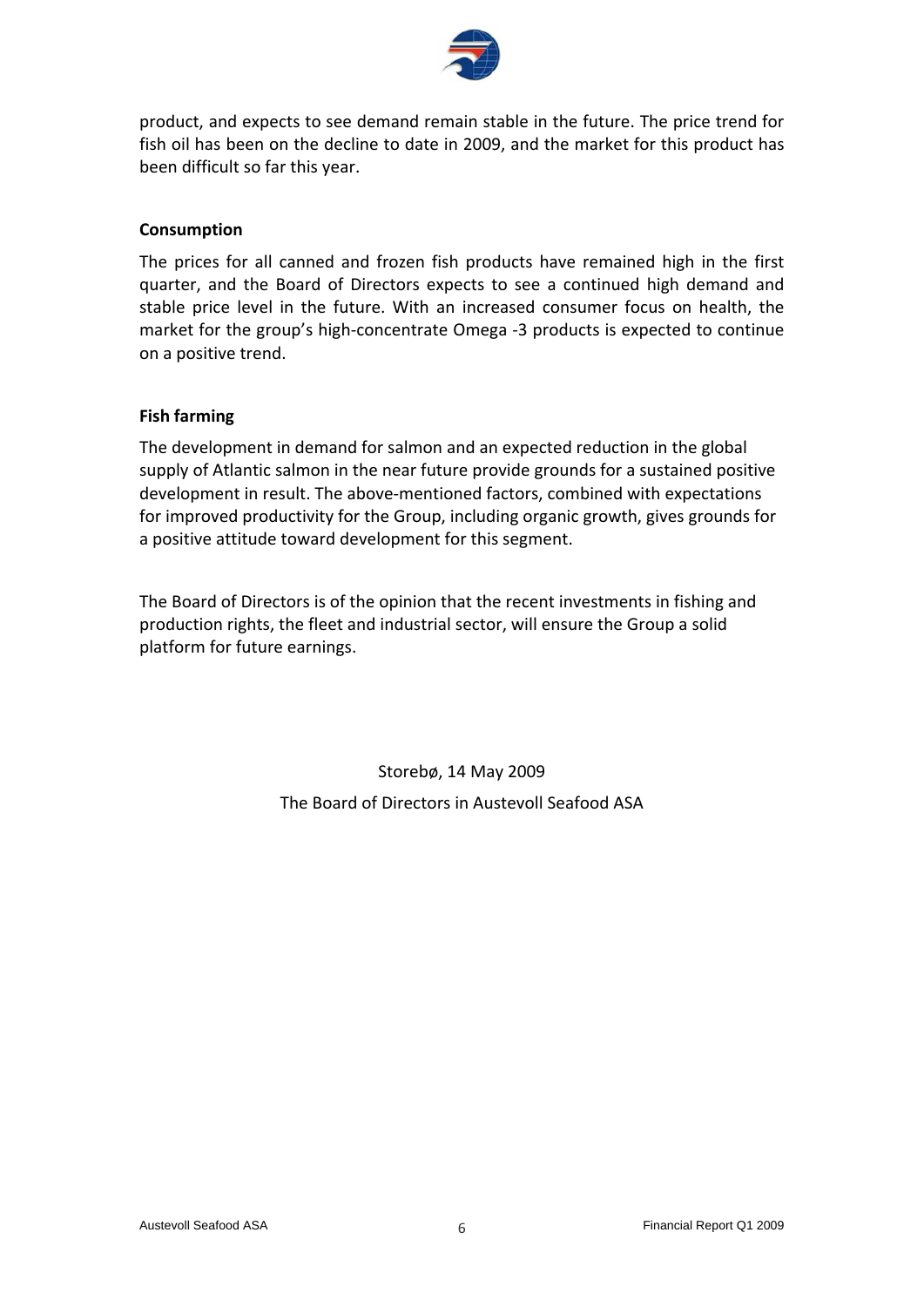

# **FINANCIAL REPORT Q1 2009**

### Condensed Consolidated Income Statement (unaudited)

| All figures in NOK 1.000                       | Q1 09     | Q1 08     | (audited)<br>2008 |
|------------------------------------------------|-----------|-----------|-------------------|
| <b>Operating income</b>                        | 2.483.083 | 741.976   | 4.088.394         |
| Raw material and consumables used              | 1.596.170 | 451.894   | 2.291.767         |
| Salaries and personnel expenses                | 288.160   | 97.452    | 473.280           |
| Other operating expenses                       | 261.461   | 122.868   | 534.730           |
| Operating profit before depreciation (EBITDA)  | 337.292   | 69.762    | 788.617           |
| Depreciation and amortisation                  | 117.438   | 53.954    | 250.029           |
| Impairment                                     |           |           | 59.997            |
| EBIT before fair value adjustment biomass      | 219.854   | 15.808    | 478.591           |
| Fair value adjustment biomass                  | $-25.561$ |           | 116.953           |
| <b>Operating profit</b>                        | 194.293   | 15.808    | 595.544           |
| Income from associated companies               | 33.775    | $-26.951$ | 24.988            |
| Net interest expenses                          | $-93.981$ | $-48.050$ | $-227.475$        |
| Net other financial items (incl. agio/disagio) | $-3.718$  | 53.846    | $-109.255$        |
| Profit before tax                              | 130.369   | $-5.347$  | 283.802           |
| Income tax expenses                            | $-22.504$ | $-6.647$  | $-120.851$        |
| Net profit                                     | 107.865   | $-11.994$ | 162.951           |
|                                                |           |           |                   |
| Profit to minority interests                   | 22.996    | 451       | 40.460            |
| Profit attribut to equity holder of parent     | 84.869    | $-12.445$ | 122.508           |
| Earnings per share                             | 0,46      | $-0,07$   | 0,66              |
| Diluted earnings per share                     | 0,46      | $-0.07$   | 0,66              |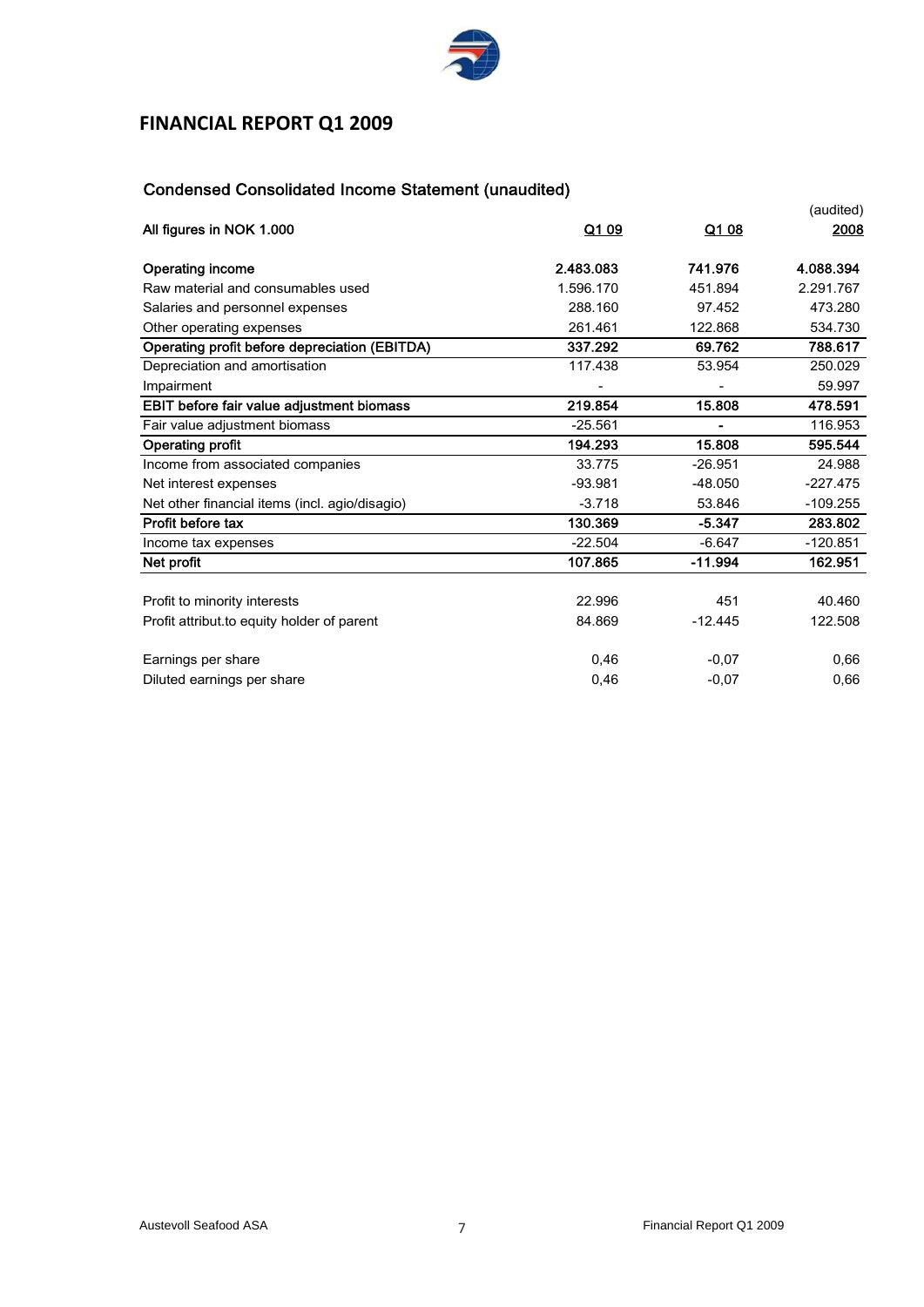

### Condensed Consolidated Balance sheet (unaudited)

|                                      |            |            | (audited)  |
|--------------------------------------|------------|------------|------------|
| All figures in NOK 1.000             | 31.03.2009 | 31.03.2008 | 31.12.2008 |
| <b>Assets</b>                        |            |            |            |
| Intangible assets                    | 5.868.905  | 1.582.909  | 5.842.802  |
| Vessels                              | 761.883    | 680.820    | 811.401    |
| Property, plant and equipment        | 3.380.520  | 1.897.618  | 3.573.932  |
| Investments in associated companies  | 516.177    | 2.379.249  | 540.477    |
| Investments in other shares          | 40.566     | 37.047     | 40.967     |
| Other long term receivables          | 119.017    | 60.214     | 124.815    |
| Total non-current assets             | 10.687.068 | 6.637.857  | 10.934.394 |
| Inventories                          | 2.563.838  | 689.418    | 2.554.543  |
| Accounts receivables                 | 1.277.388  | 491.749    | 1.406.178  |
| Other current receivables            | 349.110    | 222.006    | 446.001    |
| Cash and Cash equivalents            | 669.075    | 864.827    | 643.536    |
| <b>Total current assets</b>          | 4.859.410  | 2.268.000  | 5.050.258  |
| <b>Total assets</b>                  | 15.546.478 | 8.905.857  | 15.984.653 |
| <b>Equity and liabilities</b>        |            |            |            |
| Share capital                        | 92.159     | 92.159     | 92.159     |
| Share premium fund                   | 3.083.918  | 3.083.918  | 3.083.918  |
| Retained earnings and other reserves | 1.374.865  | 927.608    | 1.451.974  |
| Minority interests                   | 1.007.186  | 87.633     | 991.717    |
| <b>Total equity</b>                  | 5.558.128  | 4.191.318  | 5.619.768  |
| Deferred tax liabilities             | 1.696.293  | 492.680    | 1.666.258  |
| Pension obligations                  | 27.846     | 19.383     | 34.323     |
| Borrowings                           | 4.866.766  | 2.599.330  | 5.432.917  |
| Other long-term liabilities          | 425.912    | 19.331     | 437.960    |
| <b>Total non-current liabilities</b> | 7.016.816  | 3.130.724  | 7.571.457  |
| Short term borrowings                | 620.321    | 646.509    | 530.940    |
| Overdraft facilities                 | 1.087.283  | 373.932    | 920.827    |
| Account payable                      | 725.400    | 386.613    | 721.756    |
| Other current liabilities            | 538.531    | 176.761    | 619.904    |
| <b>Total current liabilities</b>     | 2.971.534  | 1.583.815  | 2.793.428  |
| <b>Total liabilities</b>             | 9.988.350  | 4.714.539  | 10.364.885 |
| <b>Total equity and liabilities</b>  | 15.546.478 | 8.905.857  | 15.984.653 |

### Condensed Consolidated Cash flow statement (unaudited)

| All figures in NOK 1.000                         | Q1 2009    | Q1 2008    | 2008 (audited) |
|--------------------------------------------------|------------|------------|----------------|
|                                                  |            |            |                |
| Net cash flow from operating activities          | 397.329    | $-62.654$  | 413.783        |
| Net cash flow from investing activities          | $-46.035$  | $-128.840$ | $-1.448.194$   |
| Net cash flow from financing activities          | $-325.754$ | 15.412     | 637.037        |
| Net change in cash and cash equivalents          | 25.540     | $-176.082$ | $-397.374$     |
| Cash and cash equivalents at beginning of period | 643.536    | 1.040.910  | 1.040.910      |
| Cash and cash equivalents at period end          | 669.076    | 864.828    | 643.536        |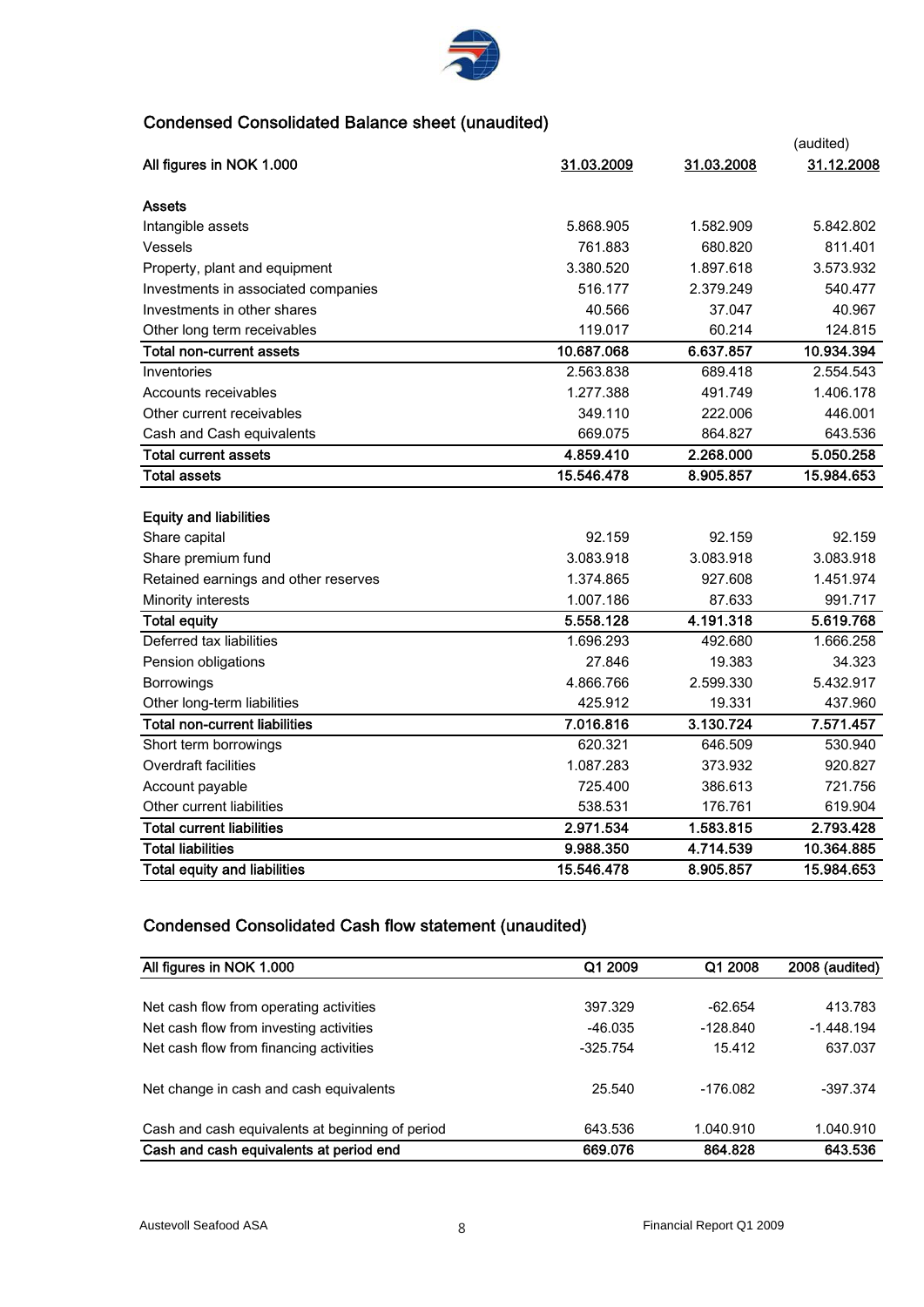

#### Statement of Comprehensive income (unaudited)

| All figures in NOK 1.000                       | 31.03.2009 | 31.03.2008 | 31.12.2008 |
|------------------------------------------------|------------|------------|------------|
| Net earnings in the period                     | 107.865    | $-11.994$  | 162.951    |
| Other comprehensive income                     |            |            |            |
| Currency translation differences               | $-163.679$ | $-25.268$  | 472.346    |
| Other gains and losses in comprehensive income | $-5.331$   | -          | $-36.232$  |
| Total other comprehensive income               | $-169.010$ | $-25.268$  | 436.114    |
| Comprehensive income in the period             | $-61.145$  | $-37.262$  | 599.065    |
| Allocated to:                                  |            |            |            |
| Minority interests                             | 16.486     | 961        | 57.293     |
| Majority interests                             | $-77.631$  | $-38.223$  | 541.772    |

#### Condensed Consolidated Statement of changes in Equity (unaudited)

| All figures in NOK 1.000                                          | 31.03.2009               | 31.03.2008 | 31.12.2008 |
|-------------------------------------------------------------------|--------------------------|------------|------------|
| <b>Equity period start</b>                                        | 5.619.768                | 4.228.611  | 4.228.611  |
| Comprehensive income in the period                                | $-61.145$                | $-37.262$  | 599.065    |
| <b>Dividends</b>                                                  |                          |            | $-55.295$  |
| Minority interests arising from business combinations/acquisition | $-1.080$                 |            | 811.021    |
| Effect option programme                                           | 585                      |            |            |
| New equity from cash contribution and contribution in kind        | $\overline{\phantom{a}}$ |            | 36.366     |
| Total changes of equity in the period                             | -61.640                  | $-37.262$  | 1.391.157  |
| Equity at period end                                              | 5.558.128                | 4 191 349  | 5.619.768  |

### **Selected notes to the accounts**

### **Note 1 Accounting principles applied**

This interim report has been prepared in accordance with the International Financial Reporting Standards (IFRS) and the related standard for interim reports (IAS 34). The interim report, including historical comparison figures, is based on current IFRS standards and interpretation. Changes in the standard and interpretations may result in changes to the result. The quarterly report is prepared in accordance with the same principles applied to the previous annual report, but does not contain all the information and notes required for an annual report.

This report must therefore be read in the context of the last annual report from the company (2008). Amendments to standards and interpretations may result in changes to the figures.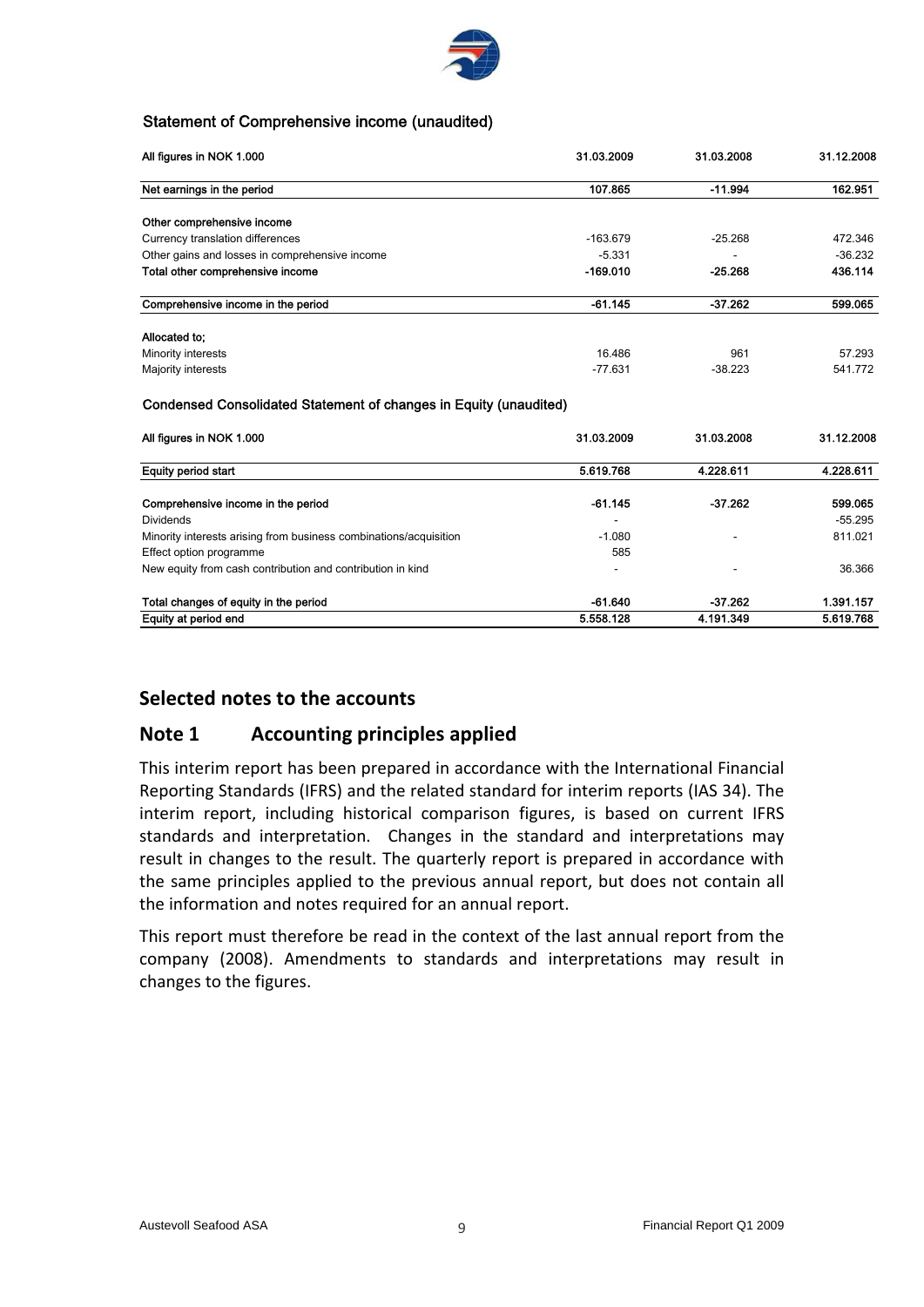

# **Note 2 Segment information**

|                                                              |              |          | (all figures in NOK 1.000) |
|--------------------------------------------------------------|--------------|----------|----------------------------|
| <b>Fishmeal and oil</b>                                      | <u>Q1 09</u> | Q1 08    | 2008                       |
| Operating revenue                                            | 425.717      | 448.821  | 2.136.979                  |
| <b>EBITDA</b>                                                | 55.343       | 62.224   | 529.224                    |
| EBITDA %                                                     | 13 %         | 14 %     | 25 %                       |
| EBIT before fair value adj.biomass                           | 18.153       | 28.314   | 343.864                    |
| Volumes sold fishmeal (tons)**                               | 54.699       | 57.619   | 254.173                    |
| Volumes sold fishoil (tons)**                                | 4.666        | 20.765   | 56.310                     |
| Fishmeal/oil sold for associated company                     | 3.534        |          | 7.260                      |
| <b>Human Consumption</b>                                     |              |          |                            |
| Operating revenue                                            | 281.354      | 170.025  | 939.574                    |
| <b>EBITDA</b>                                                | 61.021       | 10.850   | 162.943                    |
| EBITDA %                                                     | 22 %         | 6 %      | 17 %                       |
| <b>Minority interests</b>                                    | 36.818       | $-5.715$ | 94.598                     |
| <b>Majority interests</b>                                    |              |          |                            |
| <b>Canning (cases)</b>                                       | 622.212      | 639.437  | 2.998.708                  |
| Frozen fish (tons)                                           | 7.525        | 827      | 21.726                     |
| HC and LC Omega 3 products (tons)                            | 567          | 391      | 1.773                      |
| <b>Pelagic North Atlantic</b>                                |              |          |                            |
| Operating revenue                                            | 307.733      | 155.041  | 779.848                    |
| <b>EBITDA</b>                                                | 32.471       | 320      | 30.392                     |
| EBITDA %                                                     | 11 %         | 0%       | 4 %                        |
| EBIT before fair value adj.biomass                           | 27.146       | $-2.567$ | -4.776                     |
| <b>Production Lerøy Seafood Group ASA (salmon&amp;trout)</b> |              |          |                            |
| Operating revenue                                            | 719.543      |          |                            |
| <b>EBITDA</b>                                                | 166.307      |          |                            |
| EBITDA %                                                     | 23 %         |          |                            |
| EBIT before fair value adj.biomass                           | 119.111      |          |                            |
| Volumes sold (gwt tons)                                      | 22.200       |          |                            |
| <b>Sales &amp; distribution Lergy Seafood Group ASA</b>      |              |          |                            |
| Operating revenue                                            | 1.466.799    |          |                            |
| <b>EBITDA</b>                                                | 32.764       |          |                            |
| EBITDA %                                                     | 2%           |          |                            |
| EBIT before fair value adj.biomass                           | 29.872       |          |                            |
| <b>Elimination/not allocated AUSS</b>                        |              |          |                            |
| Elimination/not allocated AUSS                               | -53.315      | -31.911  | -89.580                    |
| <b>EBITDA</b>                                                | $-3.435$     | $-3.632$ | $-13.977$                  |
| EBIT before fair value adj.biomass                           | $-4.115$     | -4.223   | -16.576                    |
| Elimination/not allocated Lerøy Seafood Group ASA*           |              |          |                            |
| Elimination/not allocated AUSS                               | -664.748     |          | 321.572                    |
| <b>EBITDA</b>                                                | $-7.179$     |          | 80.034                     |
| EBIT before fair value adj.biomass                           | $-7.131$     |          | 61.481                     |
| <b>Total group</b>                                           |              |          |                            |
| Operating revenue                                            | 2.483.083    | 741.976  | 4.088.393                  |
| <b>EBITDA</b>                                                | 337.292      | 69.762   | 788.616                    |
| EBITDA %                                                     | 14 %         | 9%       | 19%                        |
| EBIT before fair value adj.biomass                           | 219.854      | 15.809   | 478.591                    |

\* In 2008 LSG was 100% consolidated 1 month (December) and reported in total, not splitted

between Sales & Distribution and production( www.leroy.no)

\*\* From February 1, 2009 Welcon Group is proportionally consolidatet (50%)